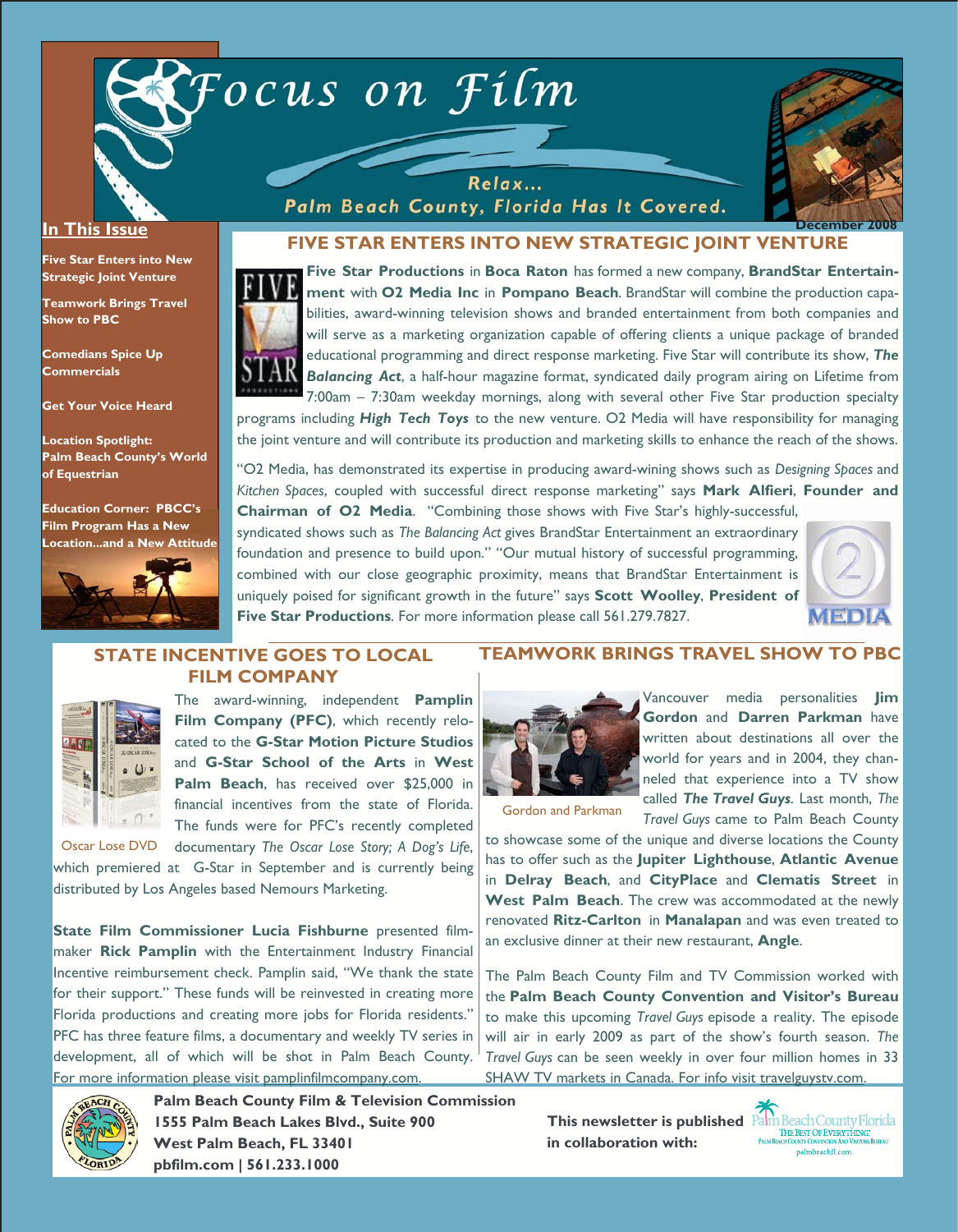### **SUCCESSFUL INTERNS MAKE FTC PROUD**



The Film and Television Commission's (FTC) comprehensive internship program has a long line of successful graduates. The program provides interns with exposure to prospective employers and hands on experience in the local film and television industry.

Eddie Guerrero

Two past interns are currently paving their way through the industry. **Bohdan Neswiacheny** is working on various web commercials, music videos and on a short film called *The Single Bullet* 

*Theory*. "The FTC taught me that filmmaking isn't just about the art, it's a business," said Neswiacheny. Another intern, **Eddie Guerrero** is now a Multimedia Specialist with the Office of the State Attorney in West Palm Beach. For more information please call 561.233.1000.



Bohdan Neswiacheny

## **COMEDIANS SPICE UP COMMERCIALS**



and Frank Licari

The hilarious new commercials for **Duffy's Sports Grill** airing throughout South Florida were produced by local production company **Jeff Jones Films** out of **Jupiter**. The commercials were shot at the Duffy's in **Palm Beach Gardens** in July and will con-

tinue airing throughout next year in the local market. One of the commercials features a familiar face, local comedian **Frank Licari**, who has been a fixture in the **Palm Beach International Film Festival's Student Showcase of Films** and who recently starred in **Industries of the Mind**, a set of county made PSA's, which are airing on Channels 18, 19 and 20.

**Director Jeff Jones** said, "Working with this wonderful group of experienced actors, especially really great comedic actors, was one of the most satisfying professional experiences I've had as a

director since I've been working here." For more info or to view the commercials please visit jeffjonesfilms.com.



## **FILM FEATURES YIDDISH CULTURE**



South Florida is a mecca of Yiddish culture, and filmmaker **David Weintraub** brought that vibrant culture to the screen in his new one hour documentary, *Where Neon Goes to Die*. The film, which took 10 years to complete, was shot partly in **West Palm Beach** at private residences. It also contains the last remaining footage and photographs of Yiddish culture.

The film has been circulating at film festivals around the world and will be shown on **WPBT** in January 2009 and will be featured as part of **FAU's Kultur Series** on February 28, 2009 at the Boca Raton campus. For more information visit yiddishculture.org.

### **GLITZY SHOW BEGINS SECOND SEASON**



Palm Beach indie station **WHDT** produces the interactive home shopping show *Jewelry and Gems in HD* (J&G) at its south Florida studios overlooking Palm Beach. Hosted by national TV celebrity

**Tony Malvagna**, the show has entered its second season, and continues to lure viewers by featuring up close imagery of the jewelry and by featuring special guests and classical music performances by Steinway artists.

J&G is broadcast daily between 11AM and 6 PM by WHDT on digital channel 44 throughout all of southeast Florida. WHDT is carried in the Miami - Fort Lauderdale market by AT&T (channel 44 and 1044), and in the West Palm Beach - Fort Pierce market by AT&T and by Comcast (channel 73 and 438). WHDT has also joined the local station lineup on **DirecTV** and on the **DISH Network**. For more info email Libby Moyer at moyer@eieiollc.com.

### **FILM AND TV INDUSTRY TO GROW**



The **World Trade Center** is breaking new ground for Palm Beach County's international business development efforts. Palm Beach County was one of the few, select areas that was designated as a Department of Homeland

Security Regional Center. There are four industry focuses outlined in the designation, and one of them is film and TV production.

**World Trade Center President Louis Haddad** said, "The designation of Palm Beach Regional Center by the Department of Homeland Security will have an extensive, positive impact on the local and state economy. Foreign investors now have a new method by which to invest capital in key enterprises in Palm Beach County, one being the film and television production. This will have a profound economic impact on the industry." This goes hand in hand with the Palm Beach County Economic Development Office's Strategic Economic Development Plan, which is set to improve the quality of life in Palm Beach County. In 2005, the Economic Summit in Palm Beach County recognized the film and TV industry as one of the seven cluster industries that will help the County compete in the global marketplace. For more info please call 561.233.1000.

## **FILM CO. PLANS TO RELOCATE TO PBC**



The production company **Tombo's Moving Pictures** out of British Columbia is currently planning to relocate to Palm Beach County. The company specializes in producing documentaries and series television for

networks including NBC, Bravo, CTV, CBC and the BBC. **Founder Richard Tomborello** said, "With the increasing growth of the film and television industry in South Florida, now is simply the right time to make the move." The company is currently shopping around a new series called *Fermenting on the Edge*, a series that focuses on wine enthusiasts who grow grapes in desolate locations, yet turn out great wine anyway. For more info call 561.271.4956.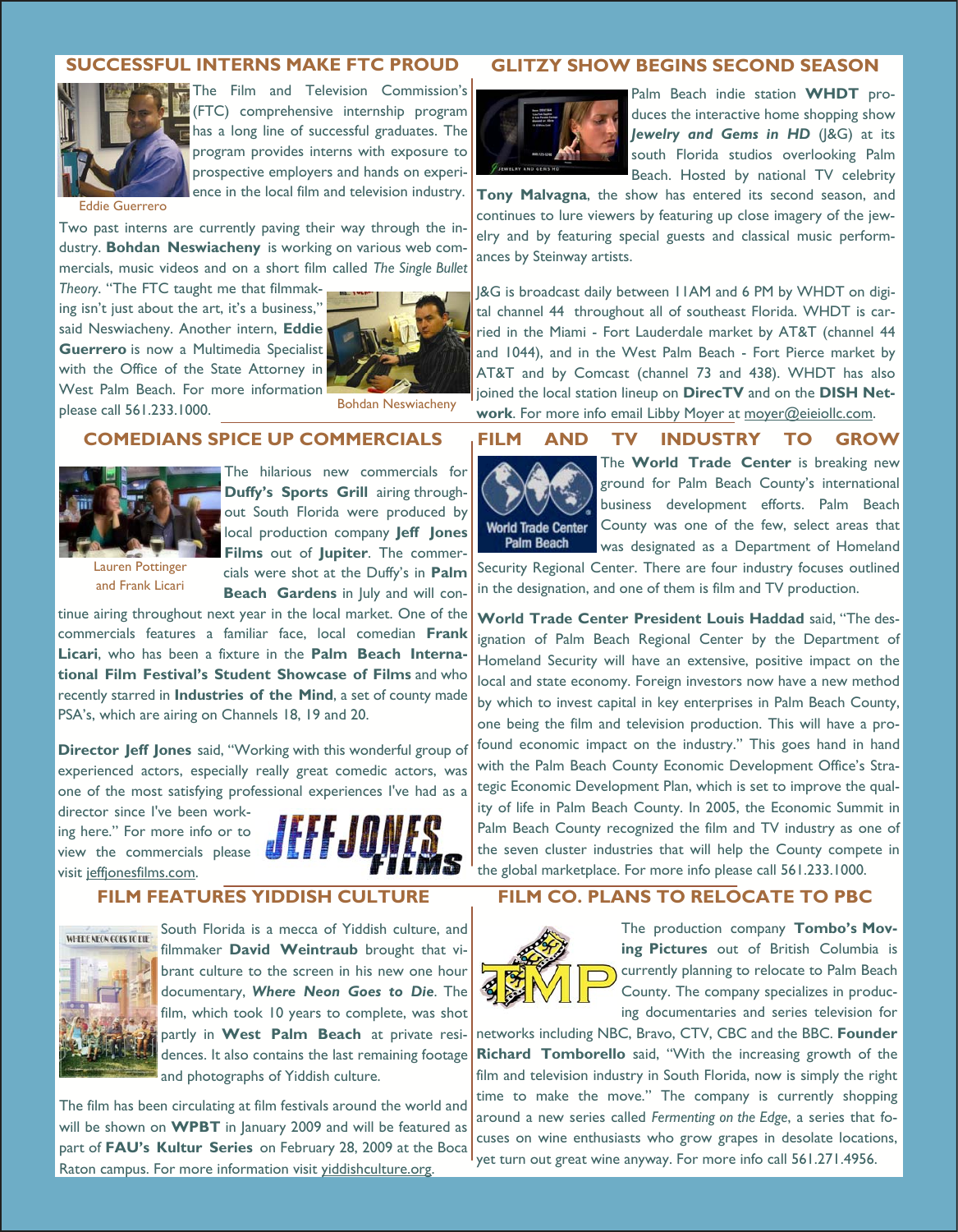## **PBCC'S FILM PROGRAM HAS A NEW LOCATION…AND A NEW ATTITUDE**



PBCC Film Students

With a new curriculum and a new location, Palm Beach Community College's (PBCC) Motion Picture, Television & Documentary program's move to the Lake Worth Campus has met a 120% increase of new students in the first year. With two new A.S. degrees and one new certificate program, the program is looking to expand and has begun talks for creating new facilities. "What we're trying to do here at PBCC is create a new standard in professional motion picture, television and documentary production education. We are very happy to be at the Lake Worth campus and eager to get the word out to potential students about our exciting new curriculum. We see a great potential for growth and prosperity for both our program and the

local production community," said **Michael Seminerio, Motion Picture, TV & Documentary Program Chair**.

The **Motion Picture, Television & Documentary** programs at PBCC offer courses on a block schedule that require the student to enroll in three or more major courses each term. Students work co-operatively with other students enrolled in concurrent courses to complete production projects outside of regular class meetings. Course content in both programs include motion picture & TV production, cinematography and lighting, sound, editing and post-production, and business concepts in the motion picture and broadcast indus-

try. These degree programs provide professional training for those wishing to enter the field of motion picture, television or documentary production and prepare the student to work in a professional technical capacity in many roles. For more information call 561.868.3971 or e-mail seminerm@pbcc.edu.



### **WELCOME TO THE REEL JEWISH WORLD**



**The 19th Annual Palm Beach Jewish Film Festival** from **December 3rd -**  Jewish December 14th will showcase 36 fea-Film Festival tures, documentaries and short films

from all over the world. Kicking off the festival is *Beau Jest*, a romantic comedy starring **Robyn Cohen** (*The Life Aquatic of Steve Zissou*), **Lainie Kazan** (*My Big Fat Greek Wedding*) and **Willie Garson** (*Sex and the City*). An adaptation of the hit play by James Sherman, this film is about a young schoolteacher who wants to please her parents, so she invents the ideal boyfriend-a Jewish doctor! *Beau Jest* will be shown on Wednesday, December 3 at 7:20pm at the Cobb Downtown 19 in Palm Beach Gardens and Thursday, December 4 at 7:20pm at the Regal Delray 18 in Delray Beach. **Robyn Cohen** and **Producer Dave Newton**  will be attending both of the opening screenings.

**Executive Director Karen Davis** said, "This is one of our strongest festivals yet, with the majority of films having won awards in their own countries and at other festivals." For more info call 561.689.7700 ext. 158 or visit palmbeachjewishfilm.org.

# **GET YOUR VOICE HEARD**



2008 Voices of Local Film Winners

**The Palm Beach Film Society** is calling for submissions to the **2009 Voices of Local Film** competition. All films are vetted and eligible for screening during the **Palm Beach International Film Festival,** which will take place **April 23-30, 2009**.

Films must be under 1/2 hour and filmmakers must be from, or must shoot within Palm Beach, Martin, Broward or Dade Counties.

Students are not eligible for this competition. The submission pbfilmsociety.org or call 561.543.8276.

### **FROM TEE TO DEGREE**



**The 8th annual Teens on the Green (TOG) World Championship** at the **PGA National Resort & Spa** in **Palm Beach Gardens** will showcase golfers from more than 40 countries to a worldwide audience. The event will be shown in 160 PBS

Teens on the Green markets throughout the U.S. in January or February 2009 and will also be aired internationally on networks such as CCTV in China. **TOG Founder Renny Roker** said, "I'm excited for this year's event! We have the largest international contingency with top players from countries such as China and Finland. The exposure Palm Beach County will be receiving from the event both domestically and internationally will be staggering."

The event, which runs from December 16-20, provides scholarship opportunities to youngsters around the world. Since the program started in 2000, TOG has assisted more than 300 youngsters to earn scholarships at schools such as Harvard, MIT and UCLA. TOG has also teamed up with the **G-Star School of the Arts** to have students interview tournament participants as part of the TV show that will air on PBS. For info visit teensonthegreen.com.

### **INSPIRING PATIENTS THROUGH FILM**



Film-friendly location **AG Holley Hospital**, has made cameo appearances in a variety of film projects such as the feature film, *Hitters Anonymous*. Doing creative work in the film arts has now inspired them to envision what an AG Holley TV Studio could mean for the health of their TB patients and staff. "The TV

AG Holley Hospital

deadline is February 1, 2009. For more information please visit reality. If you would like to get involved with this program, or for Studio would be a place for patients to build self esteem and give them creative experiences while in the hospital," said **Walter Zukovksi, AG Holley Rehabilitation Therapist**. The hospital is currently in short supply of the tools needed to make a TV Studio a more information please call 561.540.3723 or 561.540.3714.